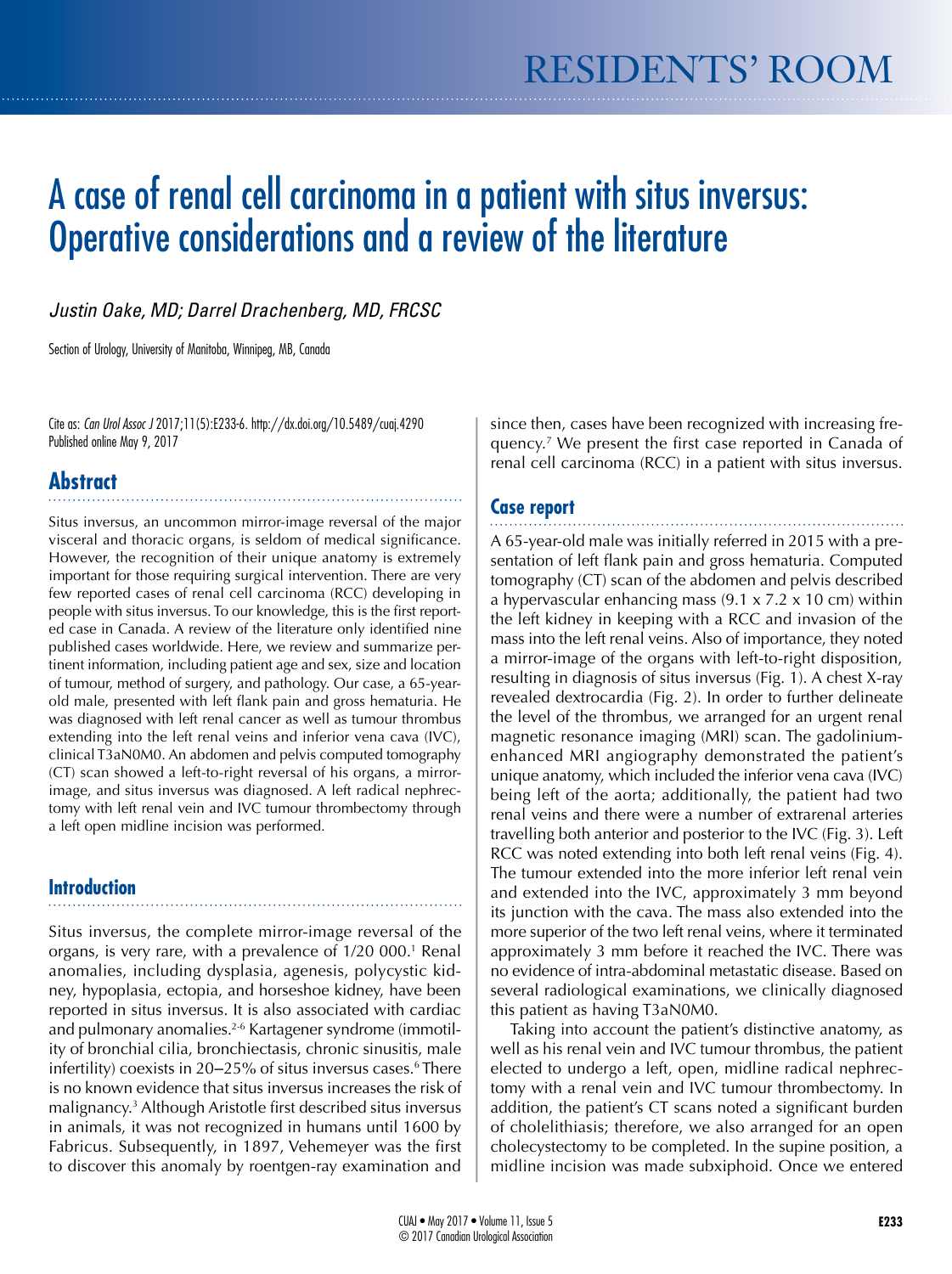

*Fig. 1.* A computed tomography scan showing the intra-abdominal organs positioned *(a)* inversely in a mirror-image; and *(b)* a tumour in the left kidney.

the peritoneum, we found an extremely large renal vein thrombus into the IVC from the lower pole renal vein. The more cephalad renal vein was identified and it also had thombus infiltrating into the IVC. The lateral and posterior attachments of the left kidney were dissected. Both renal veins had the thrombus excluded from circulation via side biting vascular clamping and were oversewn after division with 4-0 vascular Prolene baseball suture. The specimen was removed through the midline incision and followed by an open cholecystectomy. The patient tolerated the procedure well and was discharged home postoperative day 4. Pathological examination from the left renal mass revealed clear-cell RCC of Fuhrman grade 3 and pT3aN0M0. The patient has done well postoperatively and has not encountered any recurrence of disease.



*Fig. 2.* Chest X-ray showing dextrocardia.

#### **Discussion**

There are very few documented cases in the literature surrounding RCC in patients with situs inversus. A literature search revealed nine published articles, seven in English, one in Spanish, and one in Japanese (Table 1). The Japanese and Spanish articles were translated in English with the help of Google translator on September 9, 2016. The first reported case was in 1987.<sup>8</sup> The articles' types included nine case reports. Eight of the nine cases were male patients. The majority of patients with situs inversus had left-sided RCC (56%) and the most common surgical intervention was an open radical nephrectomy (67%). The geographic distribution was: three from Japan, three from the U.S., one from Spain, one from India, and one from Zambia.

In RCC patients with situs inversus, several suitable surgical methods have been discussed, including open and laparoscopic techniques.3,9,10 Regardless of the surgical intervention, the majority of reports emphasized technical difficulty because of disorientation due to the reversed position of the anatomy.11-13 Given the involvement of tumour thrombus invading into the IVC from two renal veins, we felt an open midline incision enabled an easier approach and minimized the risk of complications related to adjacent abdominal organs. Recently, Terakawa et al sought to reduce these technical difficulties by reporting the first successful completion of a laparoscopic radical nephrectomy carried out on a situs inversus patient with RCC using a retroperitoneal approach.11 They felt this approach prevented the transposed intraperitoneal organs from coming into the surgeon's field of vision. This approach was unfortunately not possible in our case of T3 disease; however, the appearance of transposed organs and surgical field of view does provide significant complexity.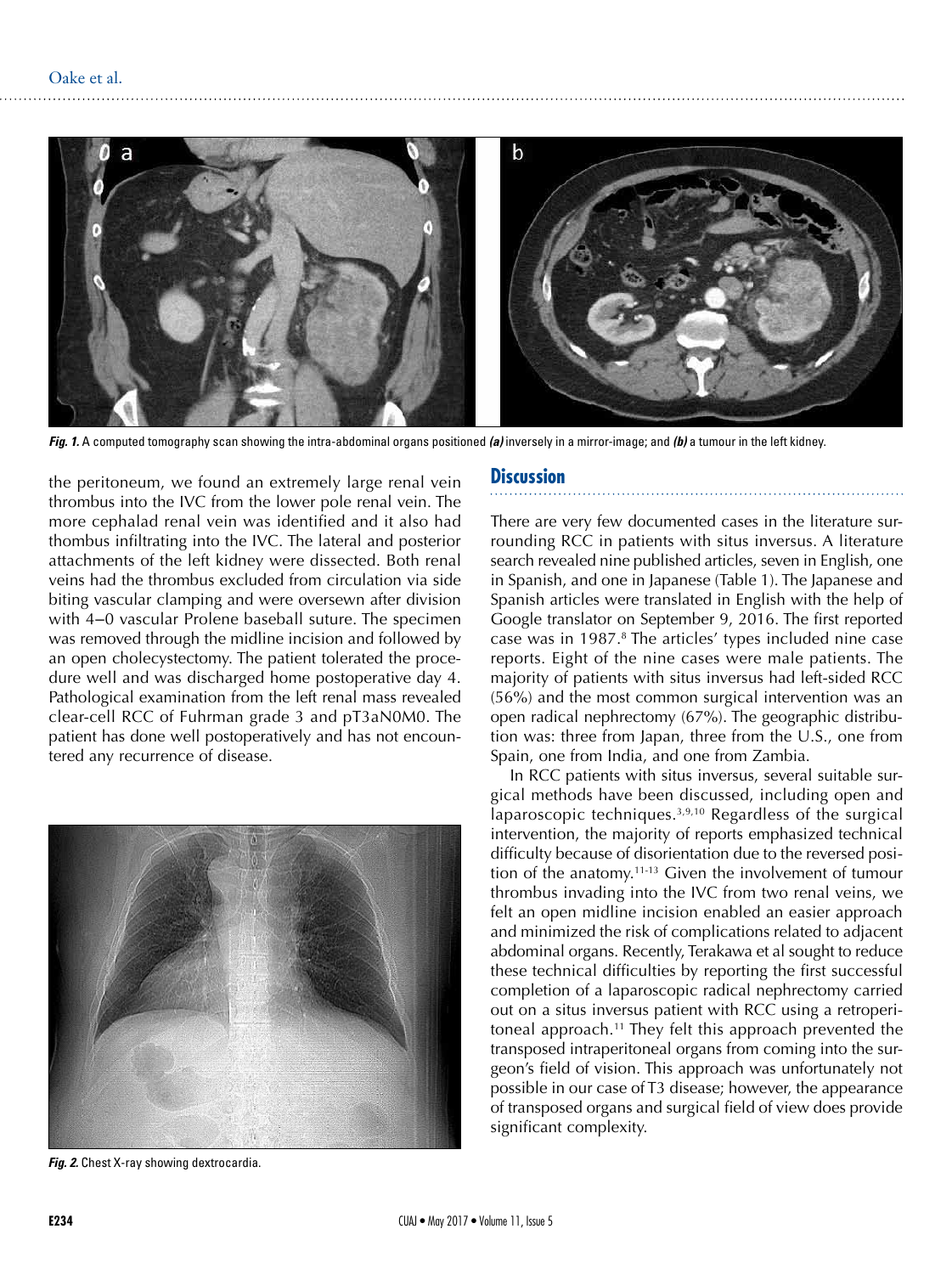### Rare case of concomitant RCC with situs inversus



*Fig. 3.* A gadolinium-enhanced renal magnetic resonance image angiography demonstrating situs inversus and a left renal mass. *Fig. 4.* A gadolinium-enhanced renal magnetic resonance image demonstrating

## **Conclusion**

While RCC is the sixth and eleventh most common cancer diagnosed in men and women, respectively,<sup>14</sup> concomitant RCC with situs inversus is incredibly rare. Only nine cases have been reported. This case and review of the literature also highlights the importance of careful preoperative evaluation. Furthermore, surgeons must recognize the inverseimage anatomy and modify their approach accordingly.

Competing interests: The authors report no competing personal or financial interests.

This paper has been peer-reviewed.

## References

- 1. Levin M. The embryonic origins of left-right asymmetry. *Crit Rev Oral Biol Med* 2004;15:197-206. https://doi.org/10.1177/154411130401500403
- 2. Treiger BF, Khazan R, Goldman SM, et al. Renal cell carcinoma with situs inversus totalis. *Urology* 1993;41:455-7. https://doi.org/10.1016/0090-4295(93)90507-7



renal cell carcinoma tumour thrombus extending into both left renal veins.

- 3. Adler HL, Lerner SP. Renal cell carcinoma and situs inversus viscerum. *J Urol* 1998;160:2141-2. https://doi.org/10.1016/S0022-5347(01)62262-6
- 4. Hoffmann D, Gunselman J, Chewaproug D, et al. Living-related donor nephrectomy in a patient with complete situs inversus. *J Exp Clin Med* 2010;2:305-6. https://doi.org/10.1016/j.jecm.2010.10.005
- 5. Patel RB, Gupta NR, Vasava NC, et al. Situs inversus totalis (SIT) with hepatocellular carcinoma (HCC): A rare case report and review of 12 other cases. *Indian J Surg* 2013;75:424-9. https://doi.org/10.1007/ s12262-012-0744-9
- 6. Wojcik J, Grodzki T, Bielewicz M, et al. Lung cancer in situs inversus totalis (SIT)—literature review. *Adv Med Sci* 2013;58:1-8. https://doi.org/10.2478/v10039-012-0083-x
- 7. Blegen HM. Surgery in situs inversus. *Ann Surg* 1949;129:244-59. https://doi.org/10.1097/00000658- 194902000-00009
- 8. Bertini JE Jr, Boileau MA. Renal cell carcinoma in a patient with situs inversus totalis. *J Surg Oncol*  1987;34:29-31. https://doi.org/10.1002/jso.2930340109
- 9. Black PC, Porter JR, Charpentier KP, et al. Hand-assisted laparoscopic right-donor nephrectomy in a patient with situs inversus. *Transplantation* 2003;76:1530. https://doi.org/10.1097/01. TP.0000071361.98583.43
- 10. Makiyama K, Sakata R, Yamanaka H, et al. Laparoscopic nephroureterectomy in renal pelvic urothelial carcinoma with situs inversus totalis: Preoperative training using a patient-specific simulator. *Urology* 2012;80:1375-8. https://doi.org/10.1016/j.urology.2012.08.054
- 11. Terakawa T, Miyake H, Tanaka H, et al. Feasibility of a retroperitoneal approach as a surgical strategy for patients with situs inversus totalis: Presentation of a patient undergoing laparoscopic radical nephrectomy for renal cell carcinoma. *Int Canc Conf J* 2013;3:8-10. https://doi.org/10.1007/s13691-013-0105-y
- 12. Cimen HI, Atik YT, Adsan O. Laparoscopic simple nephrectomy patient with situs inversus totalis and left renal hypoplasia: A case report. *Can Urol Assoc J* 2015;9:521-3. https://doi.org/10.5489/cuaj.2824
- 13. Gonzalez-Heredia R, Garcia-Roca R, Benedetti E. Hand-assisted robotic right donor nephrectomy in patient with total situs inversus: A case report. *Int J Surg Case Rep* 2016;23:44-6. https://doi.org/10.1016/j. ijscr.2016.03.035